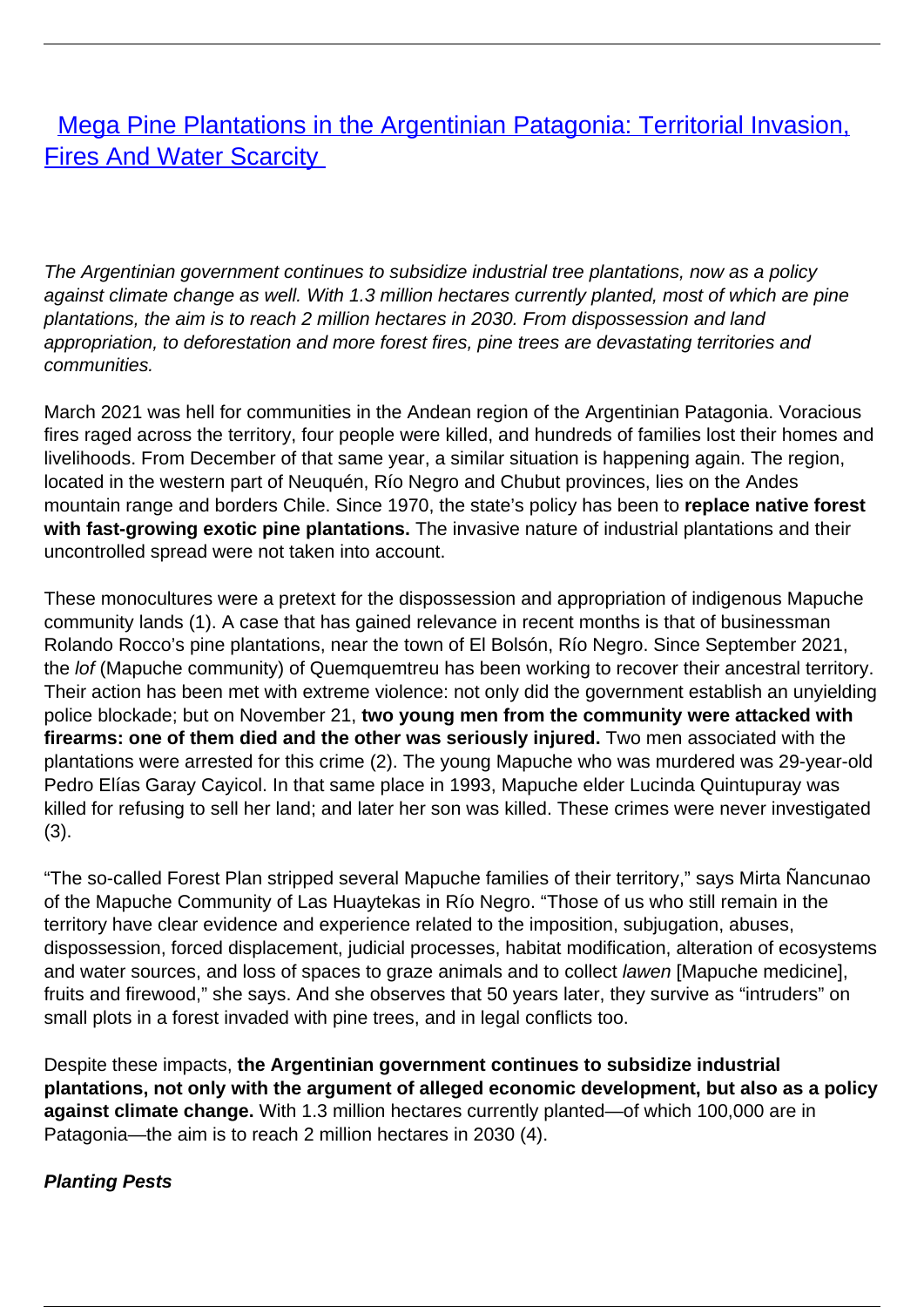Pine trees replace native forest in a process that is virtually irreversible, due to the magnitude with which they reproduce, the speed with which they grow, and their regrowth after forest fires. Pine trees extinguish the biodiversity in the region: they inhibit the growth of other plants due to the substances that they secrete and which dry out the soil. The ongoing invasion can be observed in numerous parts of the Andean-Patagonian forest. Seeds carried by the wind germinate even among tall plants, and in many cases, specimens have been found growing tens of kilometers away from the original plantation (5).

# **Pine Trees and Forest Fires**

Fire spreads five times faster in pine plantations than in native forest, and thirty times faster than in steppe shrubs. Pine seeds resist fire and germinate very well after a fire. Each fire creates more fuel mass and leads to more voracious fires.

Climate change also causes more droughts, heat and extreme winds. In this context, continuing with the massive plantation program is equivalent to multiplying scenarios for upcoming catastrophes.

# **Pine Trees and Water**

Several mountain cities in the Argentinian Patagonian have been surrounded by the ill-named "communal forests," which are actually ponderosa pine plantations. For the most part, they have been planted with the argument that they would help to fix slopes and reduce the pressure on native forests, as well as supposedly generate a regional industry without relying on timber from the northern part of the country.

Meanwhile, in the last two decades, small springs of water that locals use have disappeared. Such is the case in the city of Esquel, in Chubut, where the community first thought this could be a consequence of climate change. They later noticed that **the water sources were drying up as the plantations grew.**

A growing number of investigations, and even more social and territorial problems, warn us about the enormous water consumption of exotic species (such as pine) as compared to native forest or steppe shrubs and pastures. A review of more than 500 river basins worldwide warned about the drastic decrease in water flow where there are plantations, especially in dry areas. With pine plantations, the flow of rivers decreased 40%; with eucalyptus plantations, 75% on average. It also showed that the enormous demand for soil nutrients alters the chemical quality of both surface water and groundwater (6).

To anticipate what might happen on the Argentinian side of the mountain range if the Forest Plan continues, it is appropriate to look at the impacts on the other side of the Andes, in the Gulu Mapu, where pine and eucalyptus plantations have grown to cover 3 million hectares.

In the south-central Chile, in the Gulu Mapu (Mapuche territory), researches and local communities alike warn that pine and eucalyptus monocultures contribute more to the reduction in river flows than climate change does. Imposed during Pinochet's dictatorship, these plantations have currently reached a level of invasion that is impossible to stop.

Mapuche and peasant communities in southern Chile—surrounded by industrial-scale plantations when they are not invaded or expelled by them—were the first to suffer the impacts of this model.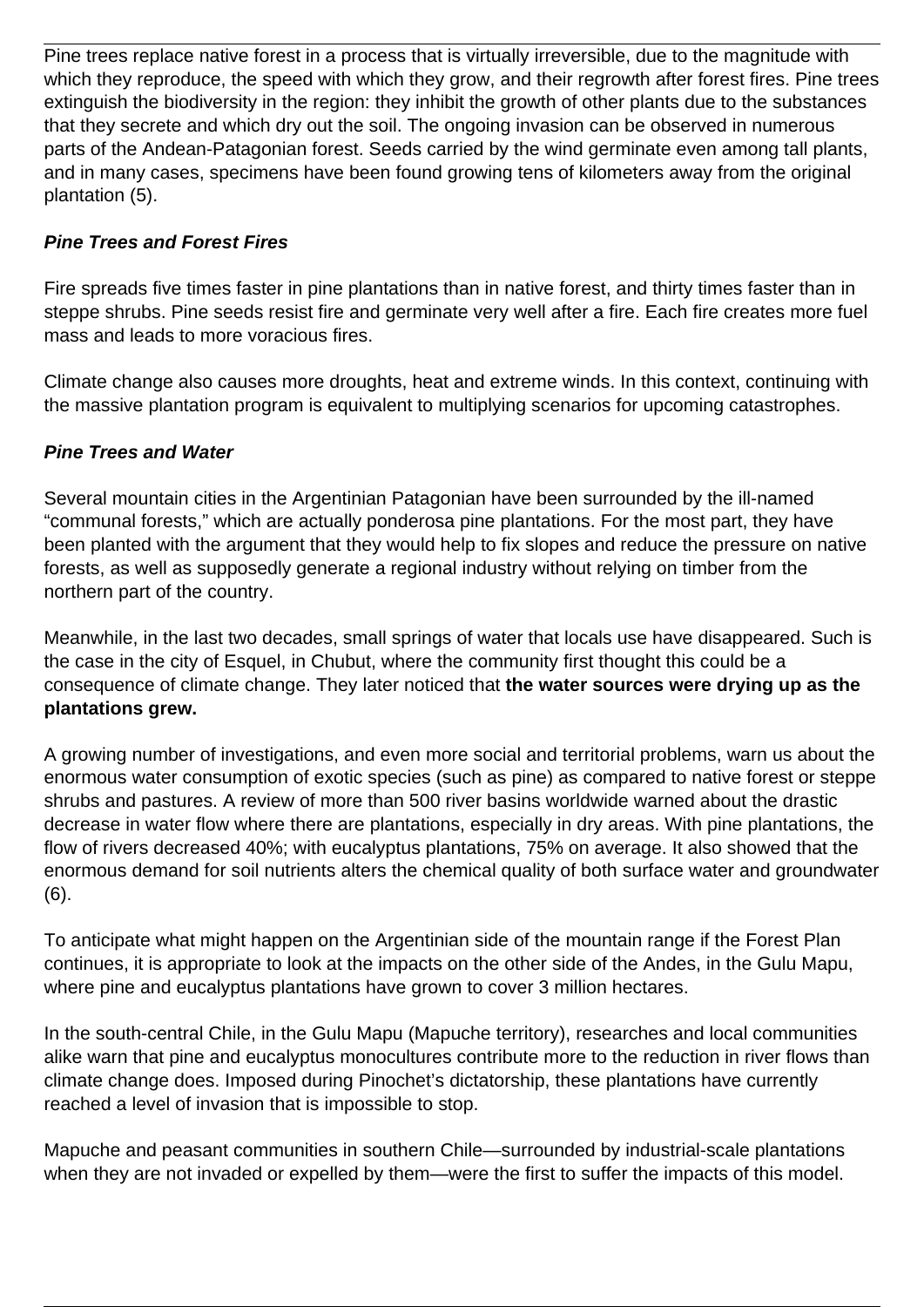"...The great scourge we face today is that of the forestry companies, which mercilessly destroy natural life with their exotic plantations in our Mapu. Thousands of hectares of pine and eucalyptus trees, which extinguish all native flora and fauna, are also irremediably drying up our nearest water sources," said Rumian Lemuy from the community of Williche Kiyemtuain in 2012 (7).

Plantations have completely transformed the landscape of southern Chile and are the main cause of conflict today; the government's only response has been to militarize the region and declare a state of siege. In early November 2021, two Mapuche community members were killed by State forces (8).

## **Effects on the Chubut River**

The Chubut river is born from numerous streams in the mountain range, and it runs through the Argentinian province of the same name from west to east, to the Argentine sea. The springs are on the border between the forest and the steppe, a 350-kilometer strip of land. In this region, the Italian group of the Benetton clothing brand, alone, has planted more than ten thousand hectares of ponderosa pine, and it continues to plant more.

A recent study in that region showed that the transpiration of adult pine trees reached 73% of the total water flow; meanwhile in the shrub steppe it was only 10%. "All rainfall in the semi-arid Patagonia is evaporated through pine plantations, resulting in zero deep drainage and zero groundwater recharge," the study concludes (9). These data show that if massive planting of pine trees continues in the headwaters of the basin, the flow of the Chubut River will decrease even more, due to decreased rainfall.

## **Why so Much Ponderosa Pine?**

In the Andean Patagonia, 87% of the plantations are ponderosa pine, and in Chubut province the figure reaches 96%. Sawmills do not want ponderosa trees because they are over-abundant, and their wood is not valued in carpentry, nor is it good for posts, columns or firewood. So why is there so much ponderosa pine?

Ponderosa pine grows twice as fast in Patagonia as it does in North America where it is native. Seedlings are 100% viable even in dry years, which makes it possible to collect the state subsidy at the end of the first year of the project. Oregon pine on the other hand, with wood comparable to native cypress, does not withstand drought well—which means that it must be replanted for four years in order to complete the plantation. Only after that can the individual planting receive the subsidy. Therefore, **the motivation is to get money in as little time as possible.** This incentivizes massive plantations without even considering the end use of their wood.

But there are also other reasons. As has occurred in Chile, Uruguay and northern Argentina, **after pine plantations, come pulp mills and the water contamination effects they cause**—an issue generally silenced so as not to spark social resistance. Spokespeople from the industry emphatically state that cellulose pulp mills are excluded from the Patagonia Forest Plan. However, that was their stated purpose since the plantations began in the 1970s; the factories would be located on the Chubut River, near El Maitén (10). In a 2016 article published in the newspaper La Nación, they explain that the objective of the Tierras del Sur—Benetton Group company is precisely that: "When the time comes, they will produce much better quality wood than that from the NEA (Northeast of Argentina), more suitable for pulp fiber" (11). With the Chubut River and at least one captive municipality on hand (such as Maitén, where the majority of the urban ejido [public land] is owned by Benetton, which also has the support of the political power), it is not hard to foresee what could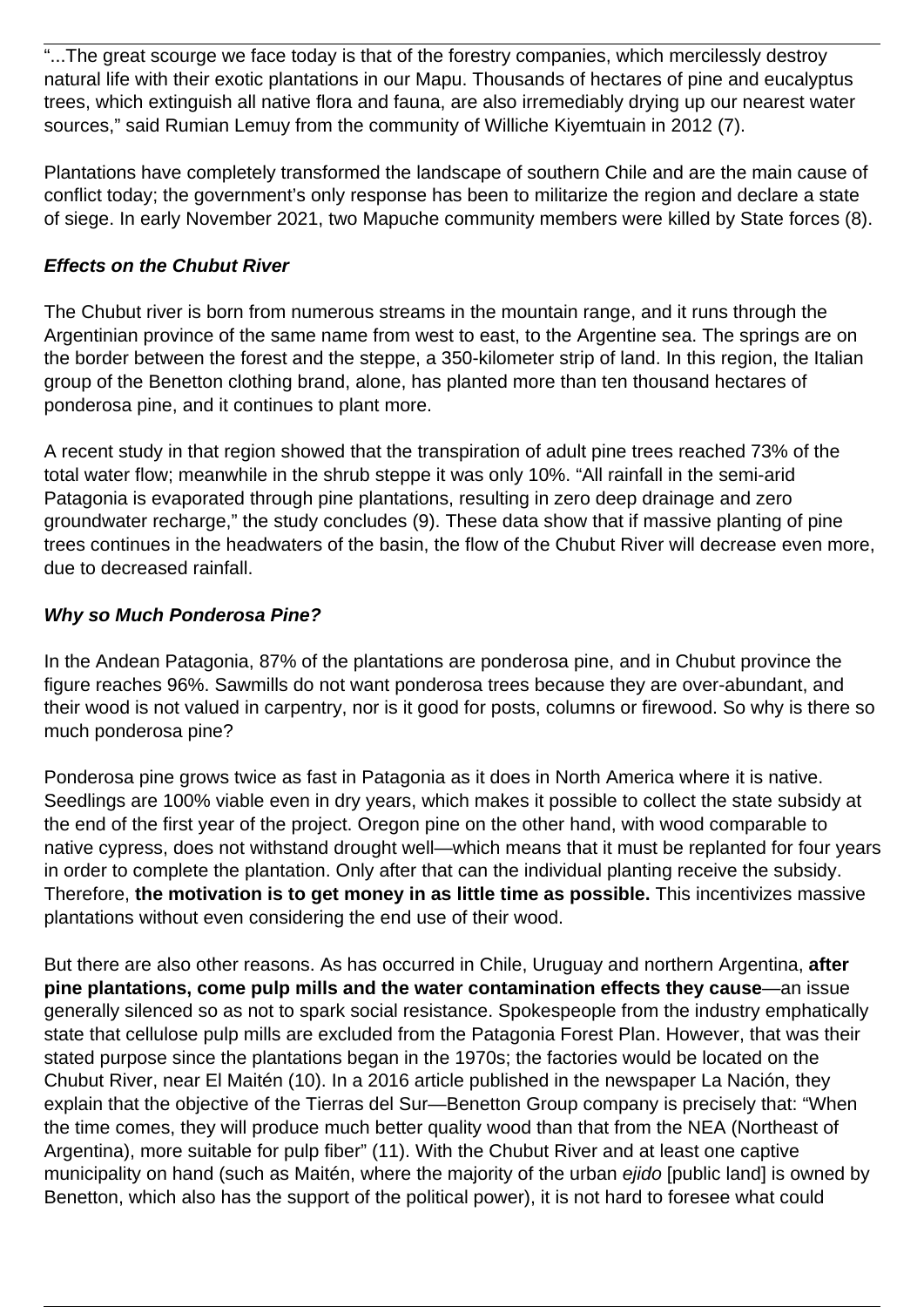happen in the coming decades, or who will be the first to be harmed by contaminated water.

### **Biological, Academic and Institutional Invasions**

Replacing native vegetation with industrial plantations has multiple impacts, whose magnitude is impossible to visualize if not taken as a whole, or if their mutual interactions are not considered. Yet, neither academia nor different State departments communicate with each other to agree on goals that would not have regrettable impacts later. Even within State agencies, divergent views are rarely, if ever, openly debated. Thus, the policies on forests, protected areas, waterways, and public lands end up being defined independently from one another, by officials who are obeying the pressures of economic interests first and foremost.

The continuity of the Forest Plan was guaranteed by training "resources": the name given to graduates of the Forest Engineering department of the National University of Patagonia. Human resources for forest resources. The Andean Patagonian Forest Research and Extension Center (CIEFAP, by its Spanish acronym) and the Forest Engineering department, with the support of the German agency GTZ and its operators in provincial governments, imposed the current forestry model of plantations and the necessary favorable legislation. Something similar occurred with the "pineocracy" in the province of Neuquén. This forestry "development," imposed on a mega-scale, is just another form of land invasion and extractivism.

### **What To Do?**

It is highly irresponsible to continue to promote plantations, even outside of forests in the intermediate area toward the steppe. The worst thing we can do is to "naturalize" this artificial landscape and not see everything that follows from it: more drought; accumulation of fuel for increasingly devastating fires; and the contamination of rivers by pulp mills in the near future.

As has been rightly said, **the issue is not the pine trees, the issue is the scale and dimension of the mega pine plantations.**

The planting of these pests must be stopped. The plantations that are truly necessary should follow only after prior and informed consultation with potentially affected residents (Art. 169 ILO) and the respective environmental impact study. The forestry policy must be integrated into a broader territorial policy which, first and foremost, should cease to expel people from the land, and should cease to criminalize communities that are recovering part of their ancestral territory.

The expansion of plantations is concerning to not a few Mapuche communities, as expressed in the Parliament for Water and the Chubut River, in El Maitén, in early 2020: "When we lack kizungenewün (the ability to decide for oneself), we suffer the consequences of the imposition of this capitalist extractive system. This is how pine plantations are imposed; and they cause droughts, destroy native trees, propagate easily and are highly flammable" (12).

It is urgent to stop the out-of-control proliferation of pine trees in many areas. Individual, neighborhood and collective actions are important to stop the propagation in areas that have not been invaded, or to recover other areas that have. ([This brochure](https://wrm.us9.list-manage.com/track/click?u=f91b651f7fecdf835b57dc11d&id=cc797a3ed2&e=08ad7e6520) suggests simple actions to remove small pine trees or to dry standing specimens). Gatherings to halt the invasion, recover specific sites and promote recolonization with native specimens are of enormous educational importance. A proposed ordnance was recently presented in Esquel to gradually replace the ill-named "communal [pine] forests" that surround the city with native trees. A *rukatún* (community collective work party for